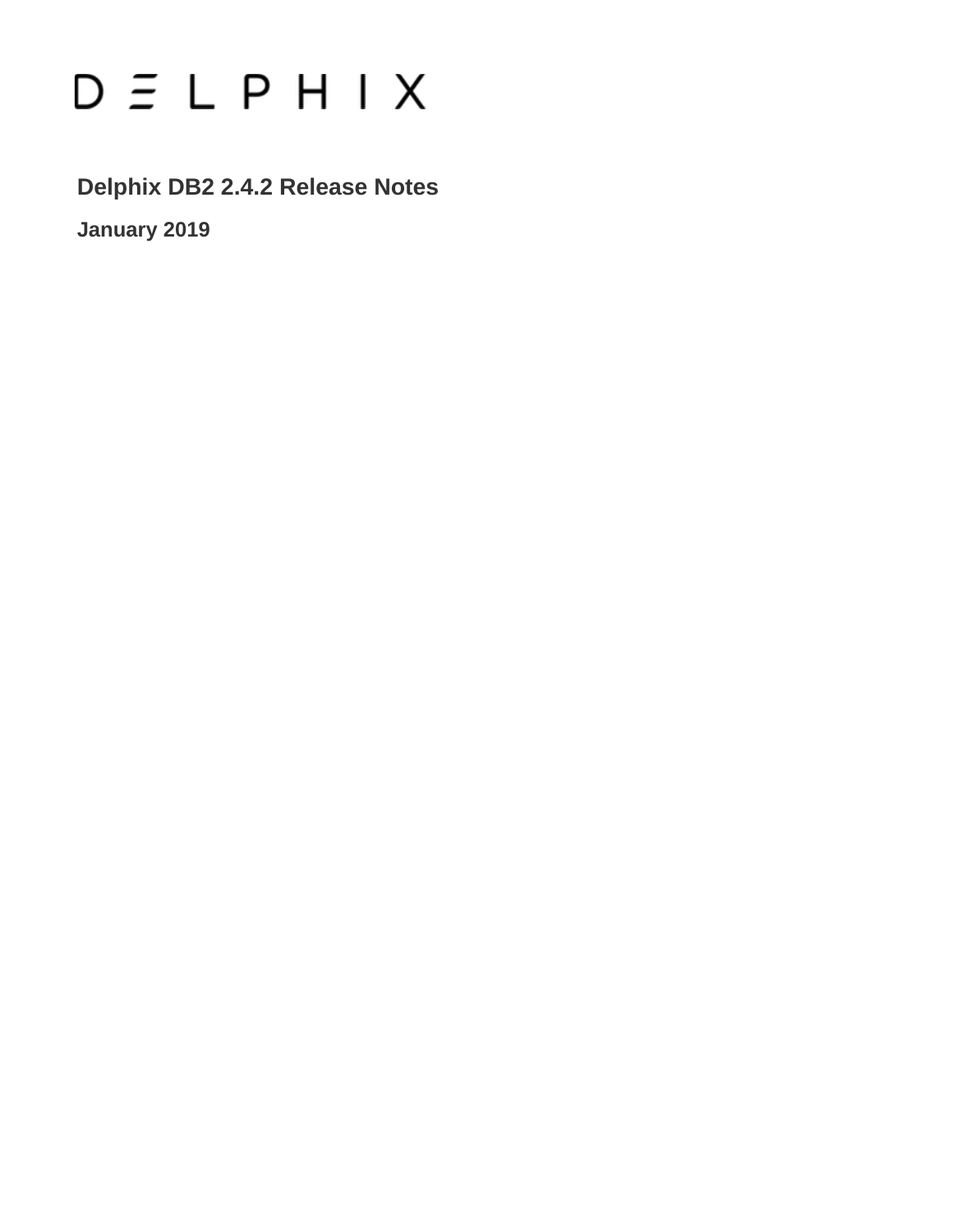Delphix DB2 2.4.2 Release Notes You can find the most up-to-date technical documentation at: [docs.delphix.com](http://docs.delphix.com) The Delphix Web site also provides the latest product updates. If you have comments about this documentation, submit your feedback to: infodev@delphix.com

#### © 2019 Delphix Corp. All rights reserved.

Delphix and the Delphix logo and design are registered trademarks or trademarks of Delphix Corp. in the United States and/or other jurisdictions. All other marks and names mentioned herein may be trademarks of their respective companies.

Delphix Corp. 1400 Seaport Blvd, Suite 200 Redwood City, CA 94063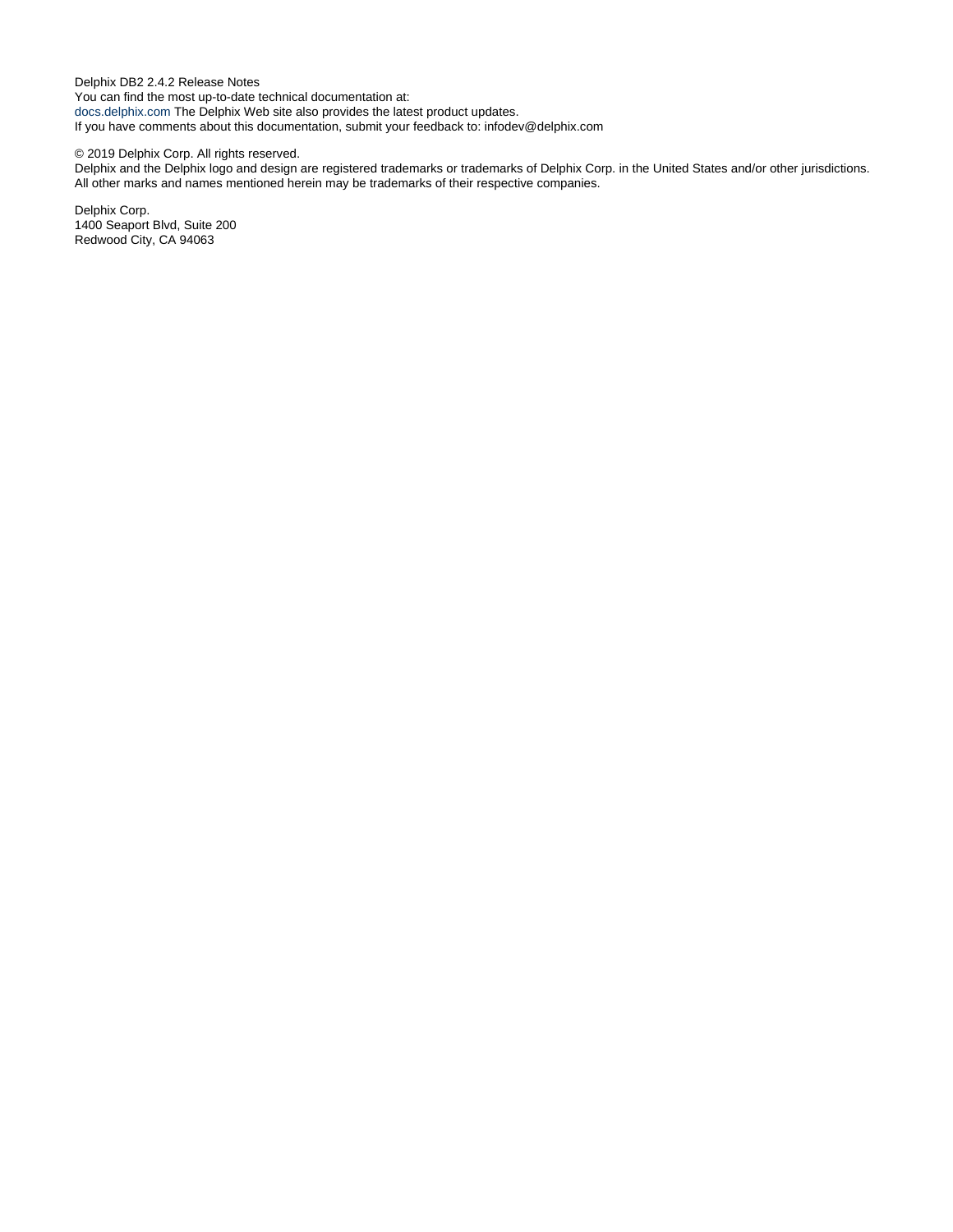# DB2 2.4.2 Release Notes

## New Features

DB2 toolkit version 2.4.2 includes bug fixes and some code improvements.

# Toolkit Installation

Toolkits to support DB2 virtualization are not automatically included in the Virtualization Engine deployment and are installed by Delphix Professional Services or Technical Support. A Support case can be opened requesting installation by following this [link](http://support-tickets.delphix.com/).

# Migration and Compatibility

#### **Supported DBMS Versions**

- DB2 Enterprise Server Edition 10.5
- DB2 Advanced Enterprise Server Edition 10.5
- DB2 Enterprise Server Edition 11.1
- DB2 Advanced Enterprise Server Edition 11.1
- DB2 Developer Edition 11.1 (on RHEL 6.7)

#### **Supported Operating Systems**

- Red Hat Enterprise Linux (RHEL)
- **[Supported DB2 Fixpack with Delphix Engine](#page-3-0)** 
	- DB2 11.1 Fix Packs
		- [DB2 11. Fix Packs Non-HADR Linking](#page-3-2)
		- [DB2 11. Fix Packs HADR Linking](#page-3-3)
		- [DB2 11. Fix Packs Provisioning](#page-3-4)
	- [DB2 10.5 Fix Packs](#page-3-5)
		- [DB2 10.5 Fix Packs NON HADR linking](#page-3-6)
		- [DB2 10.5 Fix Packs HADR Linking](#page-4-0)
		- [DB2 10.5 Fick Packs HADR-NON HADR Provision](#page-4-1)
- [Advanced Interactive eXecutive \(AIX\)](#page-4-2)
- [Toolkit/Delphix Engine Compatibility](#page-4-3)
	- 1. ESE: Enterprise Server Edition
	- 2. AESE: Advanced Enterprise Server Edition
	- 3. As of Delphix Engine 5.1.6 For the supported DB2 versions, Delphix supports the corresponding DB2 Developer edition where the vendor, IBM, supports it
	- 4. 64-bit OS support only

#### <span id="page-2-0"></span>**Red Hat Enterprise Linux (RHEL)**

| <b>Supported DBMS Version</b> |                             | <b>ESE 10.5</b> | <b>AESE 10.5</b> | <b>ESE 11.1</b> | <b>AESE 11.1</b> |
|-------------------------------|-----------------------------|-----------------|------------------|-----------------|------------------|
|                               | <b>Supported OS Version</b> |                 |                  |                 |                  |
|                               | RHEL <sub>6.0</sub>         | Not Supported   | Not Supported    | Not Supported   | Not Supported    |
|                               | RHEL <sub>6.1</sub>         | Not Supported   | Not Supported    | Not Supported   | Not Supported    |
|                               | RHEL <sub>6.2</sub>         | Not Supported   | Not Supported    | Not Supported   | Not Supported    |
|                               | RHEL <sub>6.3</sub>         | Not Supported   | Not Supported    | Not Supported   | Not Supported    |
|                               | RHEL <sub>6.4</sub>         | Supported       | Supported        | Not Supported   | Not Supported    |
|                               | RHEL <sub>6.5</sub>         | Supported       | Supported        | Not Supported   | Not Supported    |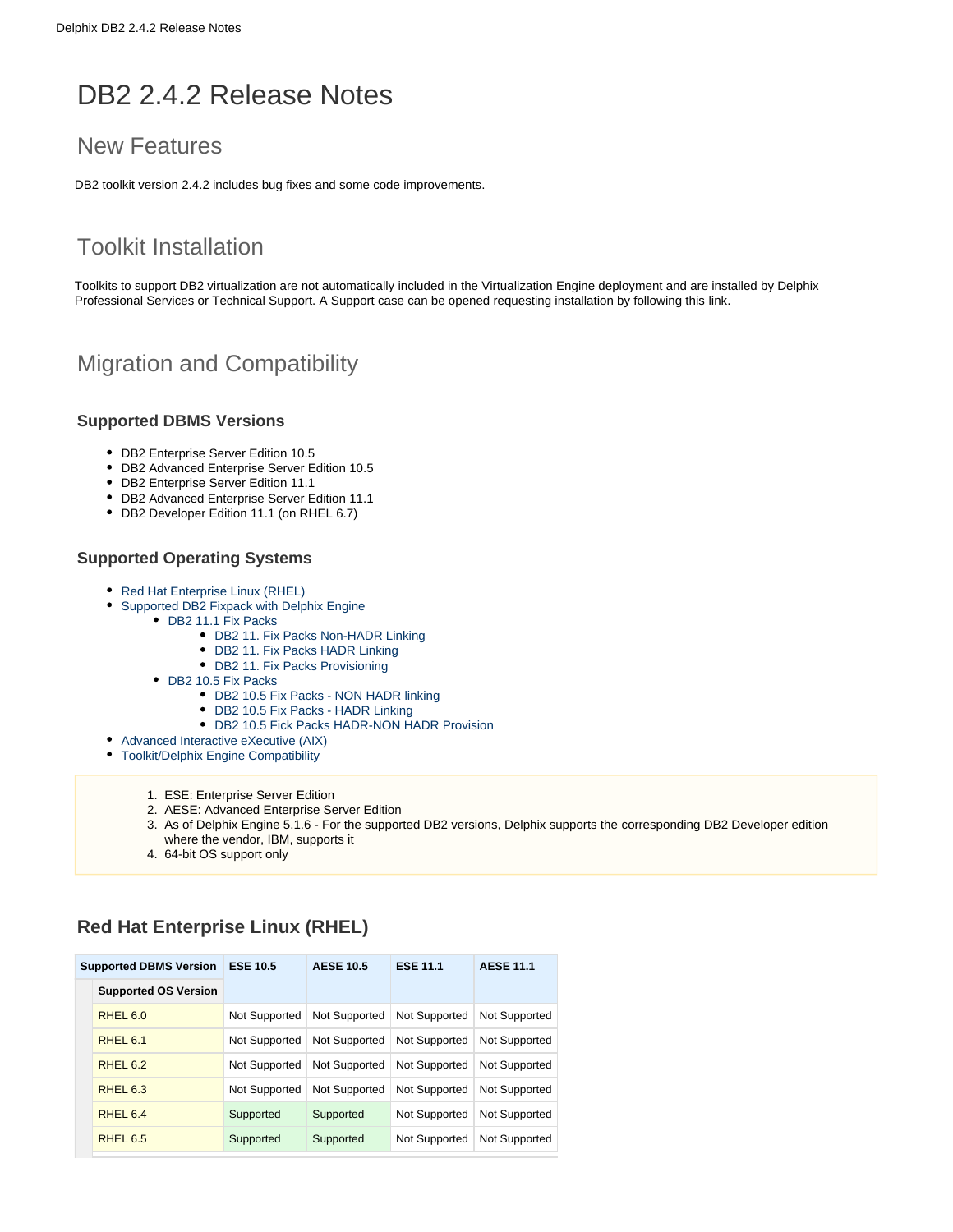| RHEL 6.6            | Supported | Supported | Not Supported | Not Supported |
|---------------------|-----------|-----------|---------------|---------------|
| RHEL <sub>6.7</sub> | Supported | Supported | Supported     | Supported     |
| RHEL <sub>6.8</sub> | Supported | Supported | Supported     | Supported     |
| RHEL <sub>6.9</sub> | Supported | Supported | Supported     | Supported     |
| RHEL 7.0            | Supported | Supported | Supported     | Supported     |
| RHEL 7.1            | Supported | Supported | Supported     | Supported     |
| RHEL 7.2            | Supported | Supported | Supported     | Supported     |
| <b>RHEL 7.3</b>     | Supported | Supported | Supported     | Supported     |
| <b>RHEL 7.4</b>     | Supported | Supported | Supported     | Supported     |

DB2 11.1 Developer Edition has been certified on RHEL 6.7.

#### <span id="page-3-0"></span>**Supported DB2 Fixpack with Delphix Engine**

#### <span id="page-3-1"></span>**DB2 11.1 Fix Packs**

<span id="page-3-2"></span>**DB2 11. Fix Packs Non-HADR Linking**

| Source   | <b>Staging</b> |                     |           |  |  |  |
|----------|----------------|---------------------|-----------|--|--|--|
|          | 11.1.1.1       | 11122               | 11.1.3.3  |  |  |  |
| 11.1.1.1 | Supported      | Supported           | Supported |  |  |  |
| 11.1.2.2 | Not Supported  | Supported Supported |           |  |  |  |
| 11.1.3.3 | Not Supported  | Supported Supported |           |  |  |  |

#### <span id="page-3-3"></span>**DB2 11. Fix Packs HADR Linking**

| Source   | <b>Staging</b>          |           |           |
|----------|-------------------------|-----------|-----------|
|          | 11.1.1.1                | 11.1.2.2  | 11.1.3.3  |
| 11.1.1.1 | Supported               | Supported | Supported |
| 11.1.2.2 | Not Supported           | Supported | Supported |
| 11.1.3.3 | Not Supported Supported |           | Supported |

#### <span id="page-3-4"></span>**DB2 11. Fix Packs Provisioning**

| <b>Staging</b> | <b>Target</b> |           |           |  |  |  |
|----------------|---------------|-----------|-----------|--|--|--|
|                | 11.1.1.1      | 11.1.2.2  | 11.1.3.3  |  |  |  |
| 11.1.1.1       | Supported     | Supported | Supported |  |  |  |
| 11.1.2.2       | Not Supported | Supported | Supported |  |  |  |
| 11.1.3.3       | Not Supported | Supported | Supported |  |  |  |

#### <span id="page-3-5"></span>**DB2 10.5 Fix Packs**

<span id="page-3-6"></span>**DB2 10.5 Fix Packs - NON HADR linking**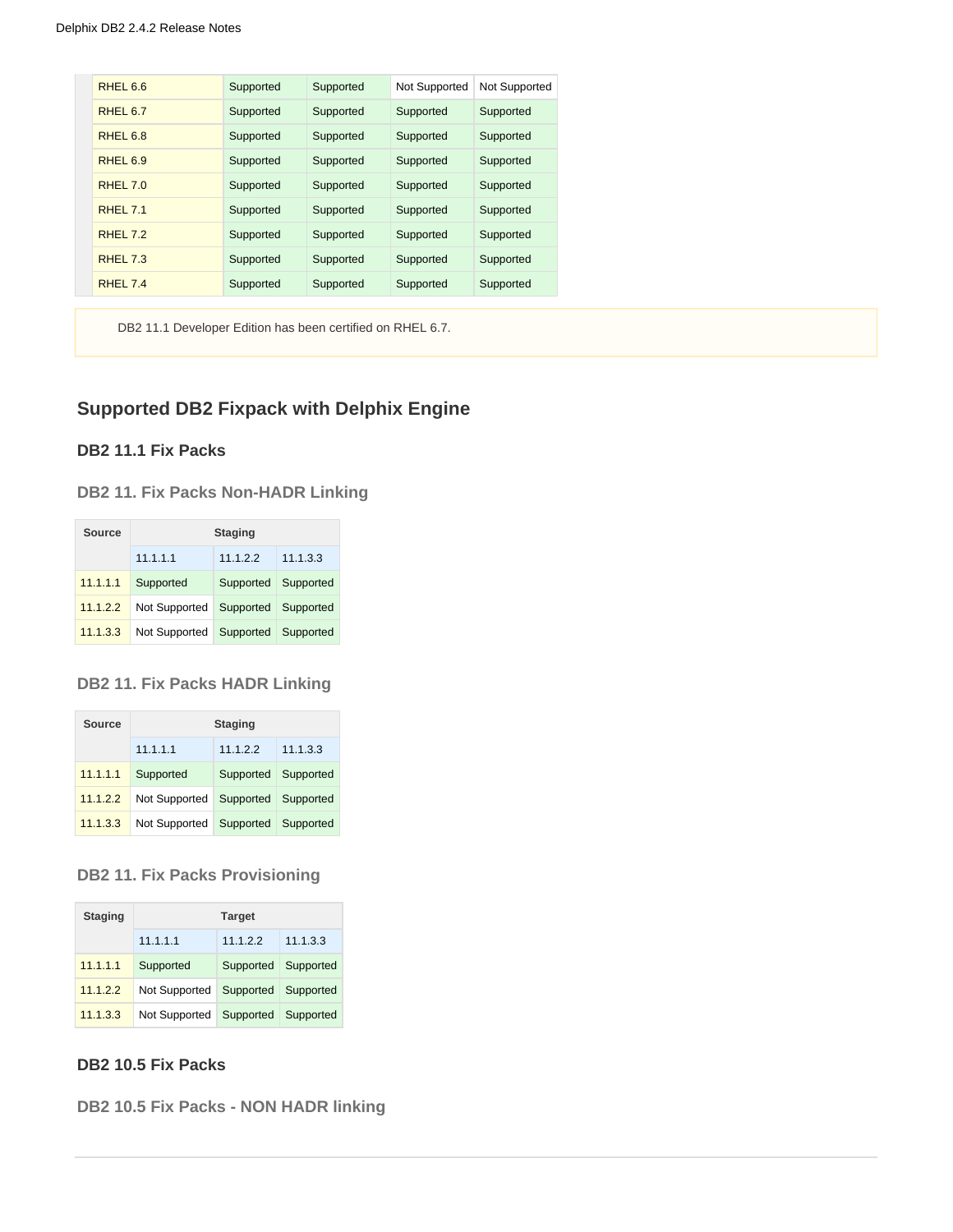| Source   | <b>Staging</b> |           |           |           |           |           |           |           |           |  |
|----------|----------------|-----------|-----------|-----------|-----------|-----------|-----------|-----------|-----------|--|
|          | 10.5.0.1       | 10.5.0.2  | 10.5.0.3  | 10.5.0.4  | 10.5.0.5  | 10.5.0.6  | 10.5.0.7  | 10.5.0.8  | 10.5.0.9  |  |
| 10.5.0.1 | Supported      | Supported | Supported | Supported | Supported | Supported | Supported | Supported | Supported |  |
| 10.5.0.2 | Supported      | Supported | Supported | Supported | Supported | Supported | Supported | Supported | Supported |  |
| 10.5.0.3 | Supported      | Supported | Supported | Supported | Supported | Supported | Supported | Supported | Supported |  |
| 10.5.0.4 | Supported      | Supported | Supported | Supported | Supported | Supported | Supported | Supported | Supported |  |
| 10.5.0.5 | Supported      | Supported | Supported | Supported | Supported | Supported | Supported | Supported | Supported |  |
| 10.5.0.6 | Supported      | Supported | Supported | Supported | Supported | Supported | Supported | Supported | Supported |  |
| 10.5.0.7 | Supported      | Supported | Supported | Supported | Supported | Supported | Supported | Supported | Supported |  |
| 10.5.0.8 | Supported      | Supported | Supported | Supported | Supported | Supported | Supported | Supported | Supported |  |
| 10.5.0.9 | Supported      | Supported | Supported | Supported | Supported | Supported | Supported | Supported | Supported |  |

#### <span id="page-4-0"></span>**DB2 10.5 Fix Packs - HADR Linking**

| Source   | <b>Staging</b> |               |               |               |               |               |               |               |           |  |  |
|----------|----------------|---------------|---------------|---------------|---------------|---------------|---------------|---------------|-----------|--|--|
|          | 10.5.0.1       | 10.5.0.2      | 10.5.0.3      | 10.5.0.4      | 10.5.0.5      | 10.5.0.6      | 10.5.0.7      | 10.5.0.8      | 10.5.0.9  |  |  |
| 10.5.0.1 | Supported      | Not Supported | Not Supported | Not Supported | Not Supported | Supported     | Supported     | Supported     | Supported |  |  |
| 10.5.0.2 | Not Supported  | Supported     | Not Supported | Not Supported | Supported     | Supported     | Supported     | Supported     | Supported |  |  |
| 10.5.0.3 | Not Supported  | Not Supported | Supported     | Supported     | Supported     | Supported     | Supported     | Supported     | Supported |  |  |
| 10.5.0.4 | Not Supported  | Not Supported | Not Supported | Supported     | Not Supported | Supported     | Supported     | Supported     | Supported |  |  |
| 10.5.0.5 | Not Supported  | Not Supported | Not Supported | Not Supported | Supported     | Not Supported | Supported     | Supported     | Supported |  |  |
| 10.5.0.6 | Not Supported  | Not Supported | Not Supported | Not Supported | Not Supported | Supported     | Supported     | Supported     | Supported |  |  |
| 10.5.0.7 | Not Supported  | Not Supported | Not Supported | Not Supported | Not Supported | Not Supported | Supported     | Supported     | Supported |  |  |
| 10.5.0.8 | Not Supported  | Not Supported | Not Supported | Not Supported | Not Supported | Not Supported | Not Supported | Supported     | Supported |  |  |
| 10.5.0.9 | Not Supported  | Not Supported | Not Supported | Not Supported | Not Supported | Not Supported | Not Supported | Not Supported | Supported |  |  |

#### <span id="page-4-1"></span>**DB2 10.5 Fick Packs HADR-NON HADR Provision**

| <b>Staging</b> | <b>Target</b> |                     |                                                                                           |          |                                                             |           |           |                     |           |  |  |
|----------------|---------------|---------------------|-------------------------------------------------------------------------------------------|----------|-------------------------------------------------------------|-----------|-----------|---------------------|-----------|--|--|
|                | 10.5.0.1      | 10.5.0.2            | 10.5.0.3                                                                                  | 10.5.0.4 | 10.5.0.5                                                    | 10.5.0.6  | 10.5.0.7  | 10.5.0.8            | 10.5.0.9  |  |  |
| 10.5.0.1       |               | Supported Supported |                                                                                           |          | Supported Supported Supported Supported Supported Supported |           |           |                     | Supported |  |  |
| 10.5.0.2       | Supported     | Supported           |                                                                                           |          | Supported Supported Supported                               | Supported | Supported | Supported           | Supported |  |  |
| 10.5.0.3       | Supported     |                     | Supported Supported Supported Supported Supported Supported Supported                     |          |                                                             |           |           |                     | Supported |  |  |
| 10.5.0.4       | Supported     | Supported           |                                                                                           |          | Supported Supported Supported Supported Supported           |           |           | Supported           | Supported |  |  |
| 10.5.0.5       |               | Supported Supported |                                                                                           |          | Supported Supported Supported Supported Supported Supported |           |           |                     | Supported |  |  |
| 10.5.0.6       |               |                     | Supported Supported Supported Supported Supported Supported Supported Supported           |          |                                                             |           |           |                     | Supported |  |  |
| 10.5.0.7       | Supported     | Supported           |                                                                                           |          | Supported Supported Supported                               | Supported |           | Supported Supported | Supported |  |  |
| 10.5.0.8       |               |                     | Supported Supported Supported Supported Supported Supported Supported Supported Supported |          |                                                             |           |           |                     |           |  |  |
| 10.5.0.9       |               |                     | Supported Supported Supported Supported Supported Supported Supported Supported Supported |          |                                                             |           |           |                     |           |  |  |

# <span id="page-4-2"></span>**Advanced Interactive eXecutive (AIX)**

<span id="page-4-3"></span>

|  |                               | <b>ESE 10.5</b> | <b>AESE 10.5</b> | <b>ESE 11.1</b> | <b>AESE 11.1</b> |
|--|-------------------------------|-----------------|------------------|-----------------|------------------|
|  | <b>Supported DBMS Version</b> |                 |                  |                 |                  |
|  | <b>Supported OS Version</b>   |                 |                  |                 |                  |
|  | AIX 6.1                       | Not Supported   | Not Supported    | N/A             | N/A              |
|  | <b>AIX 7.1</b>                | Supported       | Supported        | Supported       | Supported        |
|  | <b>AIX 7.2</b>                | Supported       | Supported        | Supported       | Supported        |